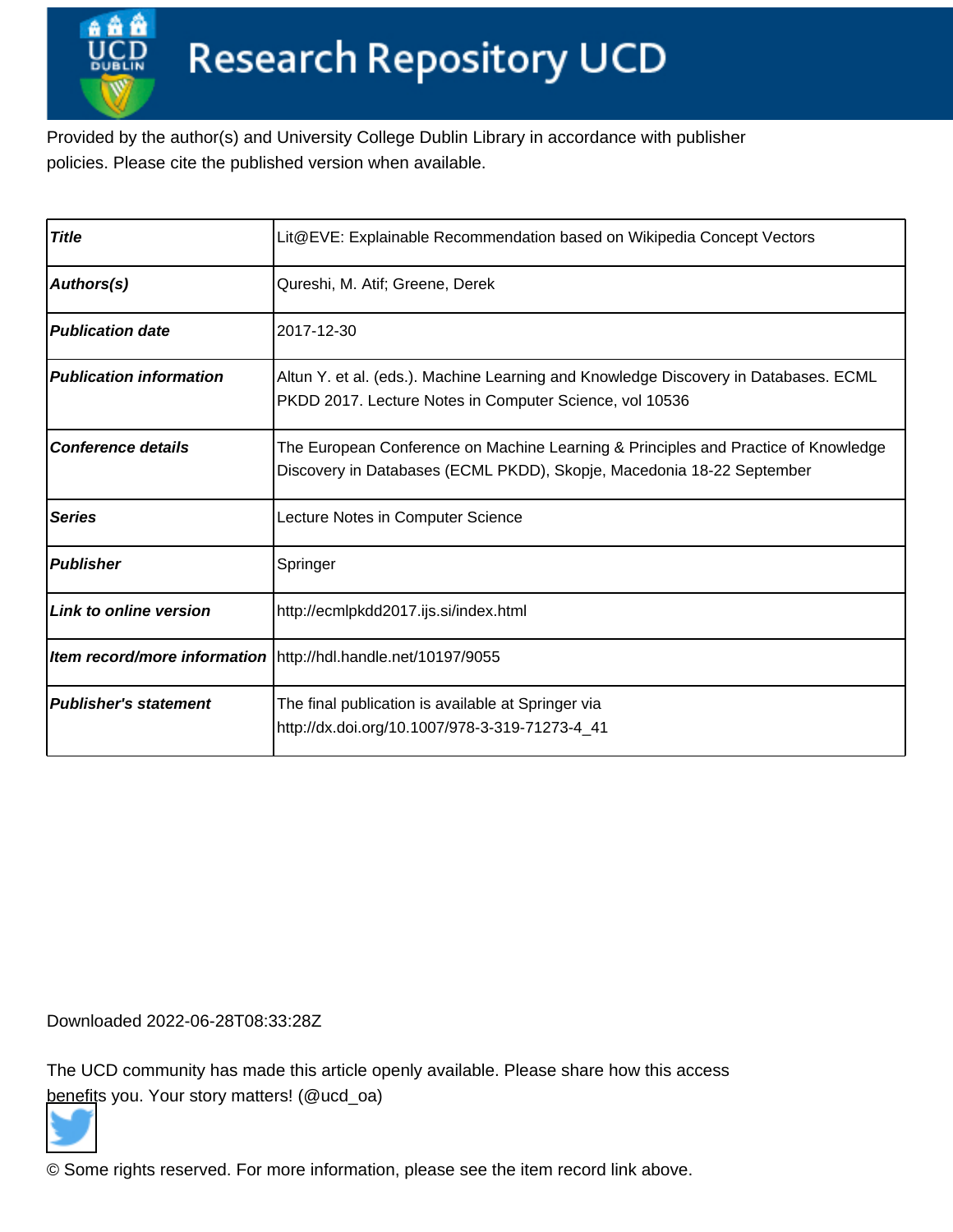# *Lit@EVE*: Explainable Recommendation based on Wikipedia Concept Vectors

M. Atif Qureshi ( $\boxtimes$ ) and Derek Greene

Insight Center for Data Analytics, University College Dublin, {muhammad.qureshi@ucd.ie, and derek.greene@ucd.ie}

Abstract. We present an explainable recommendation system for novels and authors, called *Lit@EVE*, which is based on Wikipedia concept vectors. In this system, each novel or author is treated as a concept whose definition is extracted as a concept vector through the application of an explainable word embedding technique called *EVE*. Each dimension of the concept vector is labelled as either a Wikipedia article or a Wikipedia category name, making the vector representation readily interpretable. In order to recommend items, the *Lit@EVE* system uses these vectors to compute similarity scores between a target novel or author and all other candidate items. Finally, the system generates an ordered list of suggested items by showing the most informative features as human-readable labels, thereby making the recommendation explainable.

#### 1 Introduction

Recently, considerable attention has been paid to providing meaningful explanations for decisions made by algorithms [5]. On the legislative side, the European Union has approved regulations that requires a "right to explanation" in relation to any user-facing algorithm [2]. This increased emphasis on the need for explainable decision-making algorithms is the first motivation for our work. As further motivation, increasingly recommender systems attempt to offer serendipitous suggestions, where the items being recommended are relevant but also potentially different from those items which they users seen previously [3]. To address both of these motivations, we propose the *Lit@EVE* system, which makes use of Wikipedia articles and categories as a rich source of structured features. Furthermore, to explain the similarity between items, the system makes use of our previously-proposed word embedding algorithm called *EVE* [6]. Word embedding algorithms generate real-valued representation for words or concepts in a vector space, allowing simple comparisons to be made between them by operating over their corresponding vectors. In the case of *EVE*, the dimensions of this space are human-readable, as each dimension represents a single Wikipedia article or category. We demonstrate this approach in the context of recommending books and authors, where *EVE* concept vectors are used to represent both authors and their literary works.

Recently, Chang et al. [1] described a crowdsourcing-based framework for generating natural language explanations which relies on specific human-generated annotations, whereas our system harnesses the ongoing work of Wikipedia editors, and automatically assigns labels to explain a given recommendation. Moreover, the use of a rich set of Wikipedia articles and categories as features helps to highlight serendipitous aspects of recommended items which are otherwise difficult to discover.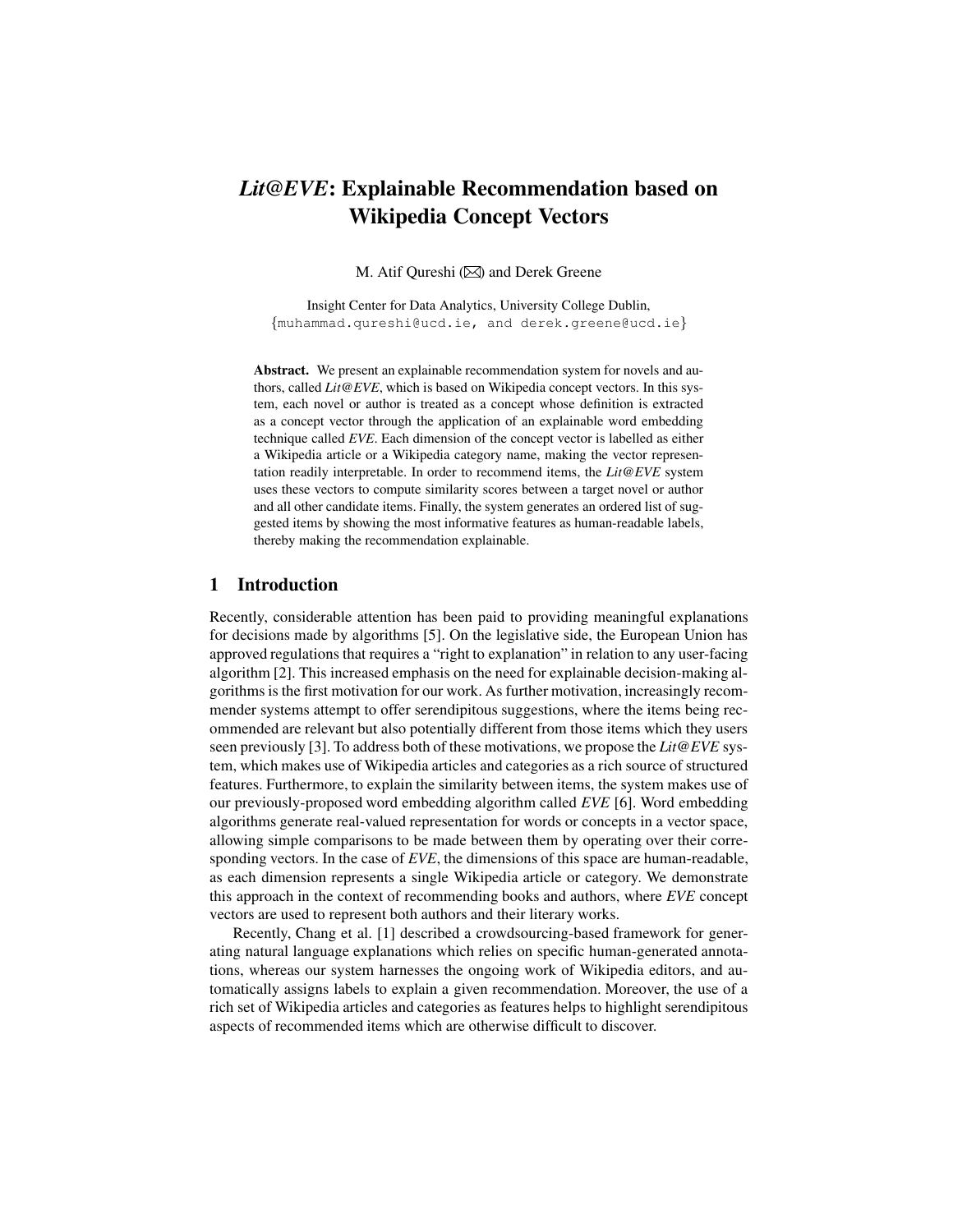## 2 System Overview

We now present an overview of the *Lit@EVE* system. First, we discuss the dataset used to build our recommender, then we discuss the corresponding *EVE* word embeddings, and finally we show how recommendations are generated using the system.

#### 2.1 Dataset

Our dataset is based on the curated "Wikiproject novels"<sup>1</sup> list which contains 49,999 Wikipedia entries (as of 20 April 2017) relating to literature. Many of these entries correspond to novels, although some denote other literary concepts, such as genres, publishers, and tropes. In order to exclusively extract novels, we include only those with a Wikipedia info box that contains an "author" attribute. This filtered set has 18,572 entries corresponding to novels. From the author attribute of each entry, we discovered 2,512 unique authors. Our combined dataset contains both the novel and author entries.

#### 2.2 Concept Embeddings

The *EVE* algorithm generates a vector embedding of each word or concept by mapping it to a Wikipedia article<sup>2</sup> [6]. For example, the concept "Harry Potter" is mapped to the Wikipedia article of the novel "Harry Potter". After identifying the concept article, *EVE* generates a vector with dimensions quantifying the association of the mapped article with other Wikipedia articles and categories. In the case of articles, *EVE* exploits the hyperlink structure of Wikipedia. Specifically, associations are calculated as a normalised sum of the number of incoming and outgoing links between the concept article and other Wikipedia articles. Furthermore, a self-citation is also added for the concept article. To quantify associations with Wikipedia categories, *EVE* propagates scores from the concept article to other related Wikipedia categories – e.g., "Harry Potter" has related categories "Fantasy novel series", "Witchcraft in written fiction", etc. Each of the related categories receives a uniform score which is propagated to neighbouring categories (i.e., super and sub categories) by means of a factor called *jump probability*. The propagation continues until a maximum hop count is reached, which prevents topical drift. The final embedding vector for the concept is constructed from the associations for all articles and categories. For further details on the construction of embedding vectors refer to our paper on *EVE* [6]. We apply this process for all novels and authors in our dataset. The resulting vectors form the input for *Lit@EVE* to generate explainable recommendations.

## 2.3 *Lit@EVE* Recommendations

*Lit@EVE* generates recommendations via a two step process. Firstly, it embeds domainspecific knowledge in the *EVE* vectors, and then it applies a similarity function to these vectors to rank candidate recommendations.

<sup>1</sup> https://en.wikipedia.org/wiki/Wikipedia:WikiProject\_Novels <sup>2</sup> Either an exact match or a best match.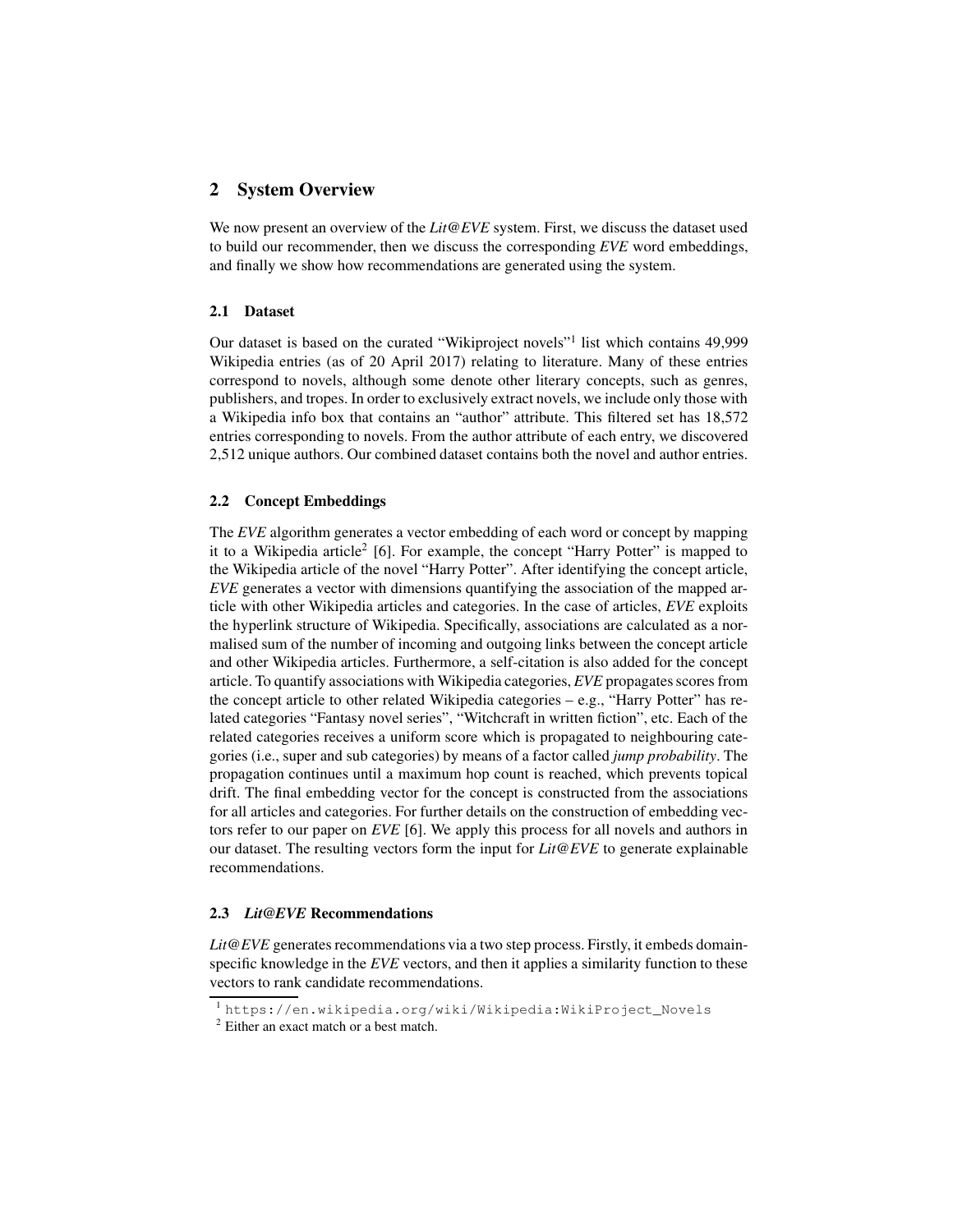

Fig. 1. The *Lit@EVE* interface supports three selection levels – novels, authors, and features.

Domain-specific vector rescaling: To generate recommendations, we eliminate rare dimensions from the *EVE* vector embeddings for novels and authors and incorporate domain-specific knowledge in the vector embeddings. This is done as follows. First, we calculate the item frequency of each dimension (i.e., the number of novels or authors with a non-zero association for this value). Dimensions with a frequency  $<$  3 are eliminated from the model. This limits the dimensionality to 156,553 unique features for novels and authors. Next, we scale the dimensions by the inverse item frequency of each dimension. Furthermore, each association of the Wikipedia hyperlink in the vector representation is scaled by the importance of the Wikipedia hyperlink which is calculated by PageRank score [4]. Finally, the vectors are normalised to unit length.

Generating recommendations: The rescaled vectors representing novels and authors are used to generate recommendations. For a target novel or author, we calculate cosine similarities between that item and the rest of the items in the dataset. The candidate list is then sorted by similarity to identify the top recommended items. Each recommended item is explained by the most informative features i.e., the embedding dimensions which maximise the similarity score between the target and recommend item; we select top-n informative features where n equals 10 for this demonstration. The explanation corresponding to the informative feature is the label of that dimension (e.g. "American Horror Novelist").

# 3 User Interface

Figure 1 shows the query-based exploratory interface of *Lit@EVE*. Users may query or select an item (a novel or author) which allows for further exploration through ex